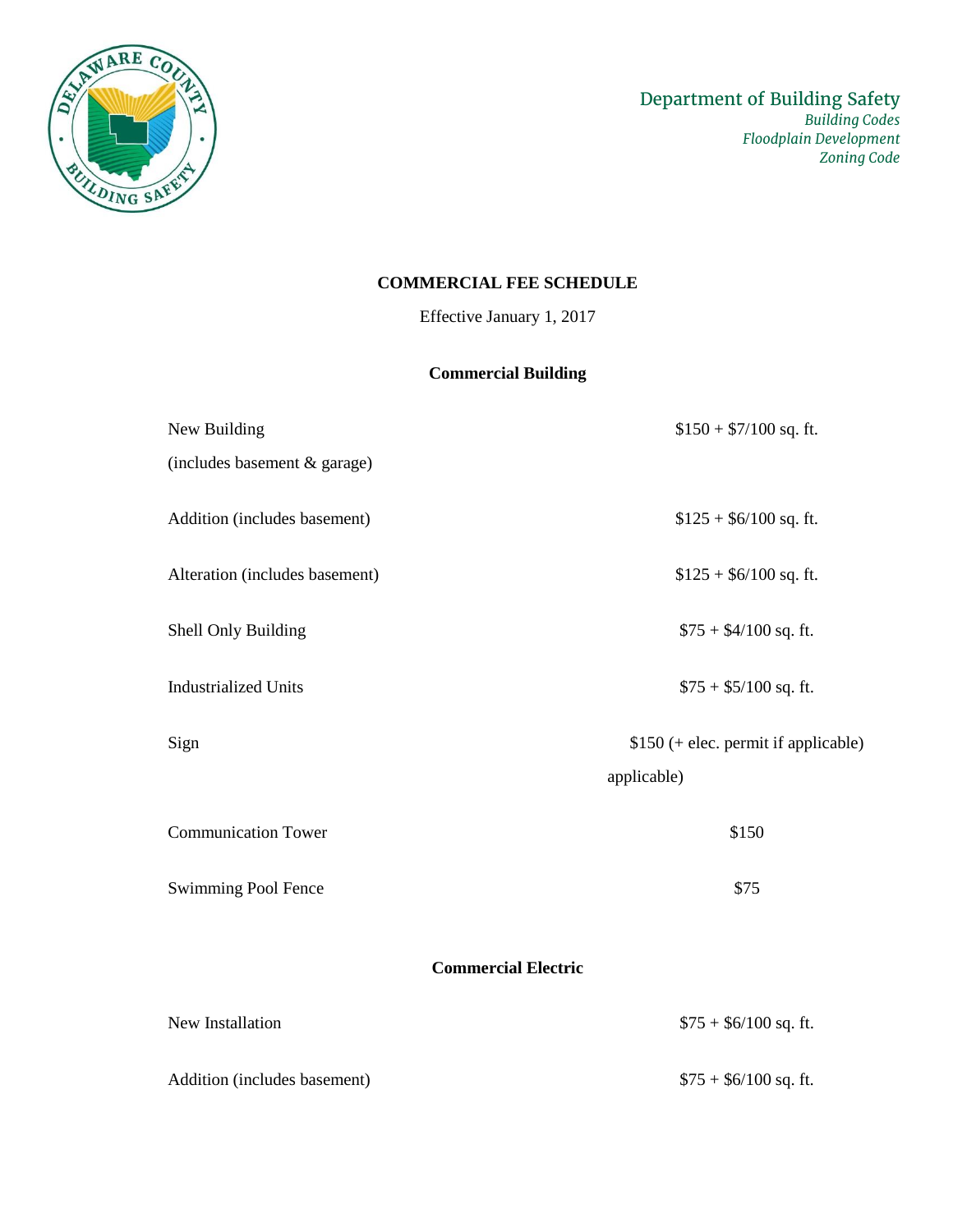| Alteration (includes basement)                                        | $$75 + $6/100$ sq. ft. |
|-----------------------------------------------------------------------|------------------------|
| Shell Only Building                                                   | $$75 + $4/100$ sq. ft. |
| Permanent Service (400 amp. max.)                                     | \$75                   |
| Permanent Service (> 400 amp.)                                        | \$75                   |
| Permanent Service (600 amp $\&$ >)                                    | \$75                   |
| Permanent Service Upgrade ( $\langle \text{or} = 225 \rangle$<br>amp) | \$75                   |
| Permanent Service Upgrade (> 225 amp - 400 amp)                       | \$75                   |
| Permanent Service Upgrade (> 400 amp - 600 amp)                       | \$75                   |
| Permanent Service Upgrade (> 600<br>amp)                              | \$75                   |
| Electrical Service Panel/Meter Replace.                               | \$75                   |
| <b>Temporary Service</b>                                              | \$75                   |
| Low Voltage Electric                                                  | $$50 + $2/100$ sq. ft. |
| Electrical Sub Panel - replacement                                    | \$75                   |
| Electrical Baseboard Heat (new)                                       | \$5/unit               |
| Electric Baseboard Heat (alteration)                                  | $$75 + $5/$ unit       |
| Wall heating-cooling unit (alteration)                                | $$75 + $15/$ unit      |
| Sign                                                                  | \$150                  |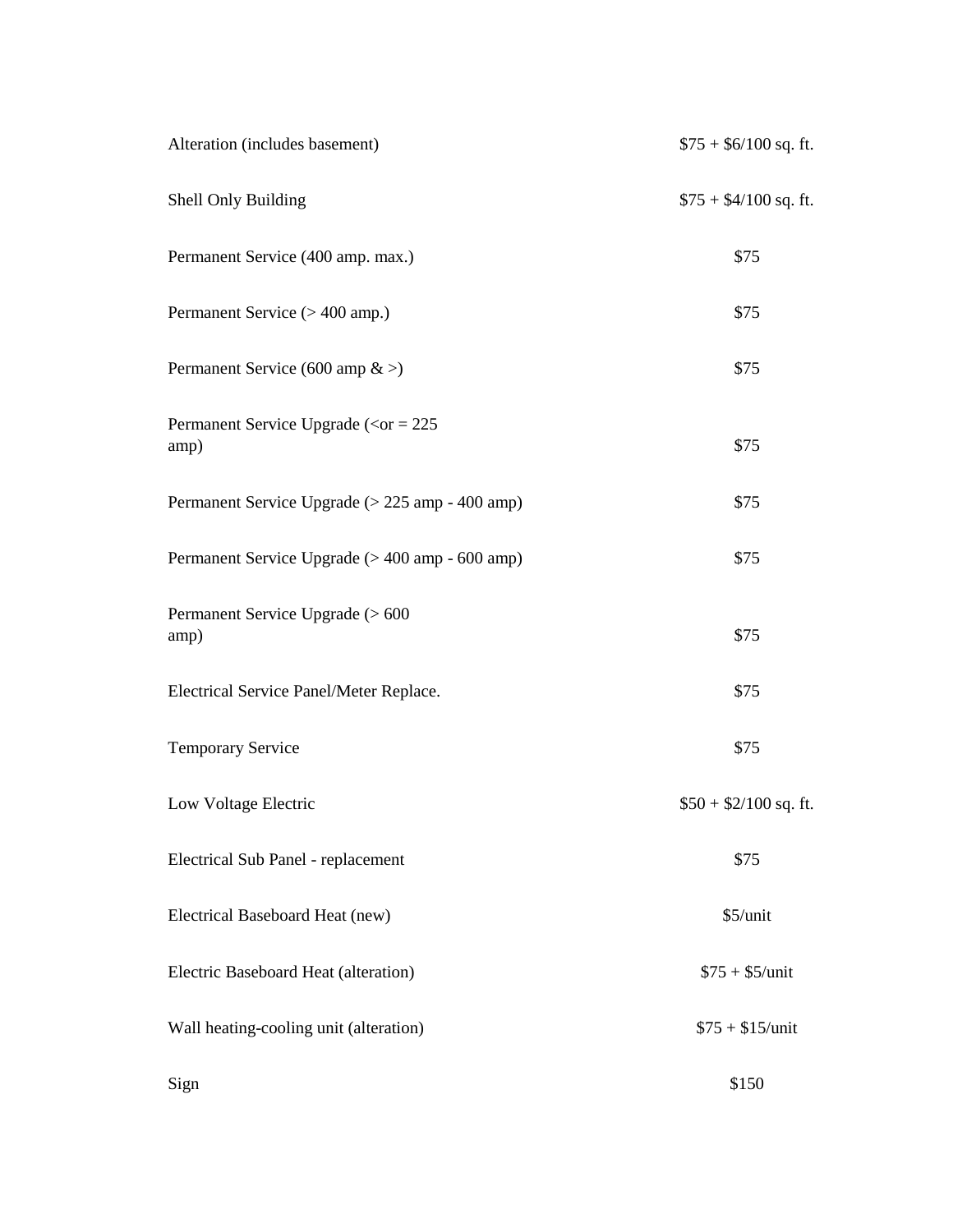| <b>Communication Tower</b>                  | \$150             |
|---------------------------------------------|-------------------|
| Furnace Replacement/Addition                | \$75/unit         |
| Water Heater Replacement/Addition           | \$75/unit         |
| A/C Replacement/Addition                    | \$75/unit         |
| Heat Pump Replacement/Addition              | \$75/unit         |
| Floor Heat (Alteration)                     | \$75              |
| Generator (permanent)                       | \$100/unit        |
| Generator (portable)                        | \$75/unit         |
| Pole Lights                                 | $$125 + $25/pole$ |
| Exterior Lights &/or Receptacles            | \$75/trip         |
| Solar Power Equip.<br>(Addition/Alteration) | \$100/system      |
| Wind Power Equip.<br>(Addition/Alteration)  | \$100/system      |
| <b>Exterior Wood Burner</b>                 | \$100/unit        |
| Bath Fan (Addition/Alteration)              | \$75/unit         |
| Whole Building Fan<br>(Addition/Alteration) | \$75/unit         |
| Radon Fan (Addition/Alteration)             | \$75/unit         |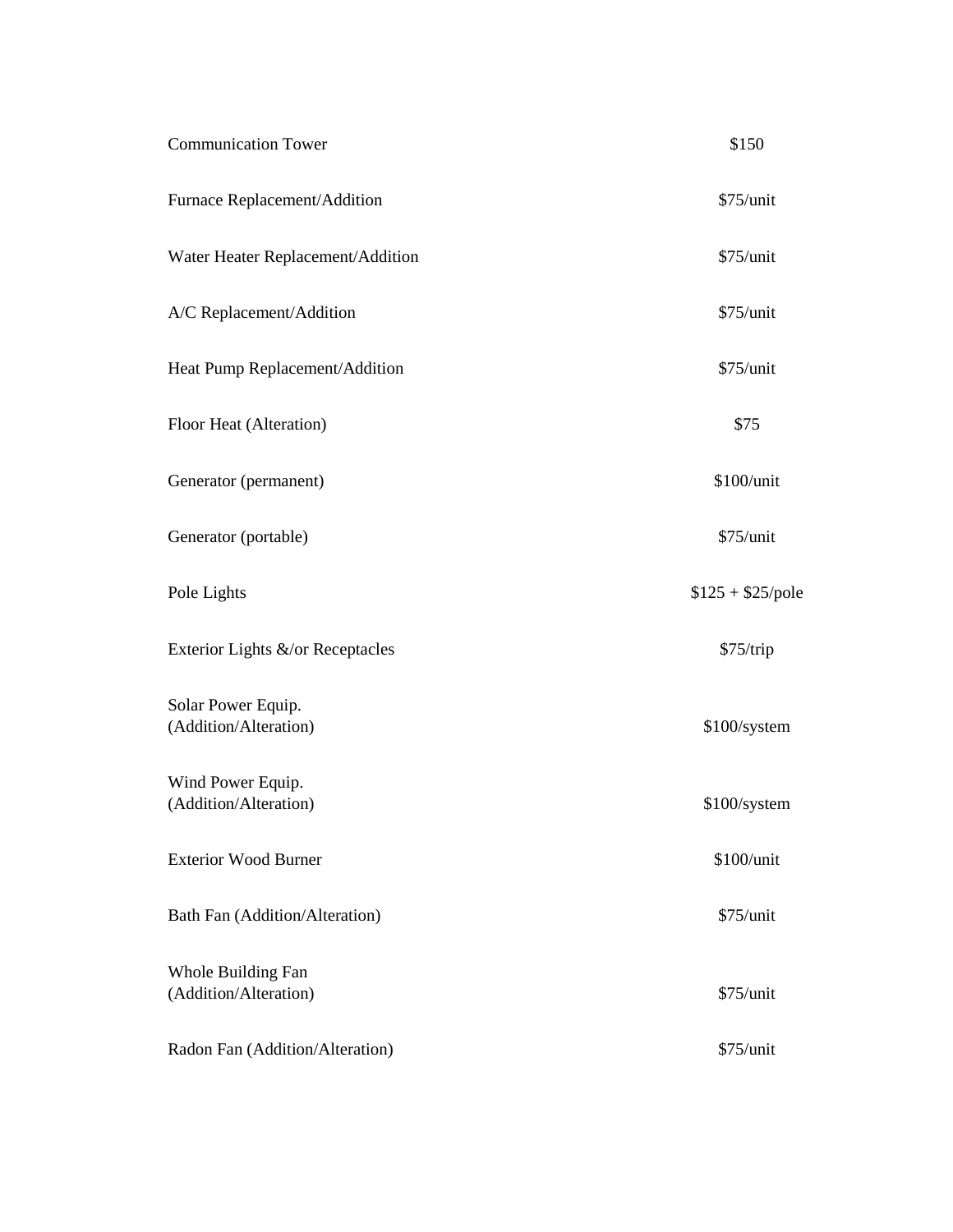| Water Well (Addition/Alteration) | $$75/$ unit |
|----------------------------------|-------------|
| Hot Tub/Whirlpool/Jacuzzi        | $$75/$ unit |
| Swimming Pool (Above Ground)     | \$150       |
| Swimming Pool (In Ground)        | \$225       |
| Air Handler                      | $$75/$ unit |

#### **Commercial HVAC**

| New Installation                     | $$75 + $6/100$         |
|--------------------------------------|------------------------|
| (includes basement)                  |                        |
| Addition (includes basement)         | $$75 + $6/100$         |
| Alteration (includes basement)       | $$75 + $6/100$         |
| Shell Only Building                  | $$75 + $4/100$ sq. ft. |
| Kitchen exhaust hood                 | \$150                  |
| Factory Built Fireplace & Chimney    | \$75                   |
| (Replacement/Addition)               |                        |
| Refrigeration                        | \$125/unit             |
| Boiler/boiler piping (chilled & hot) | $$75 + $25/$ unit      |
| Furnace (Replacement/Addition)       | \$75/unit              |
| A/C (Replacement/Addition)           | \$75/unit              |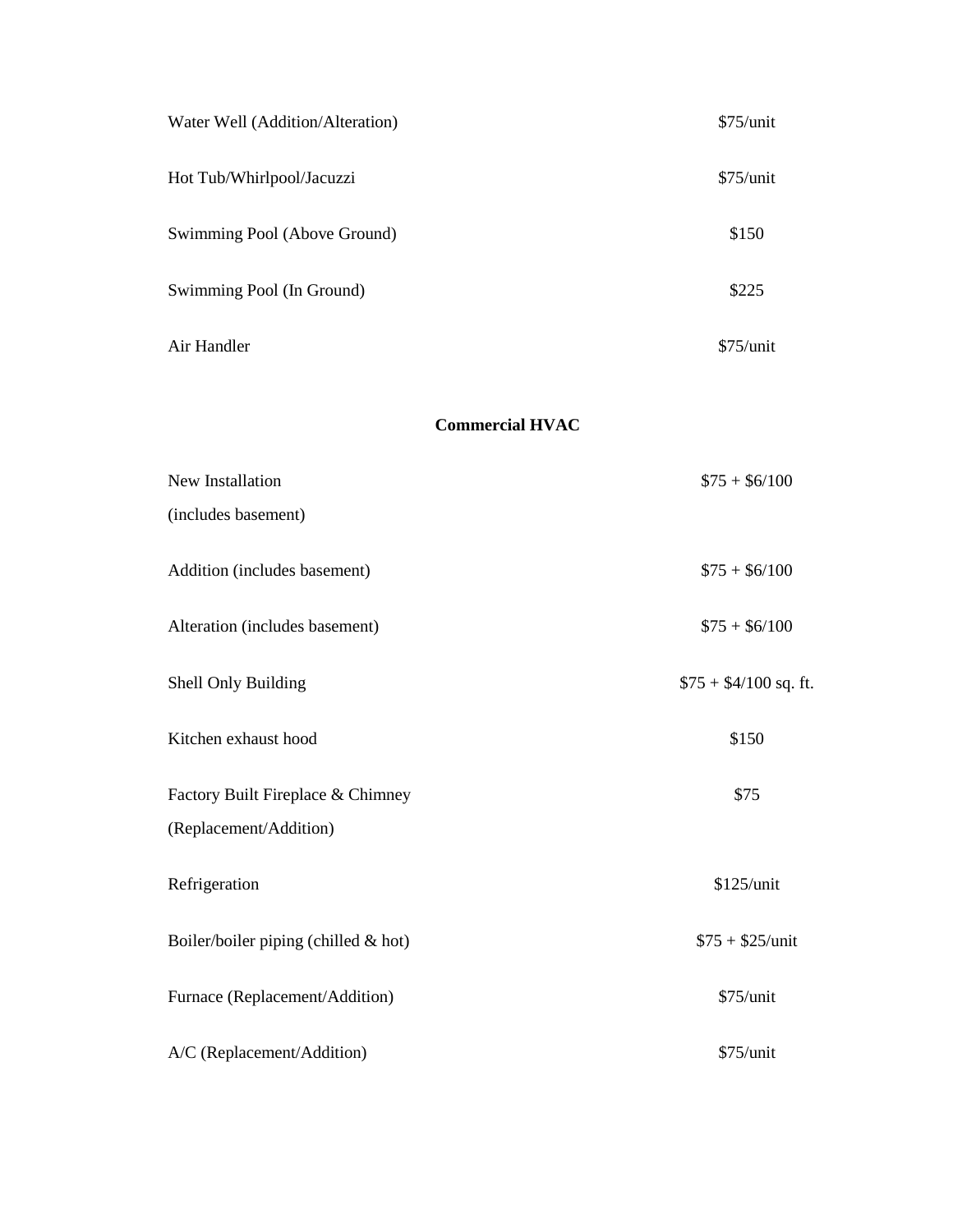| Heat Pump (Replacement/Addition)    | $$75/$ unit |
|-------------------------------------|-------------|
| Water Heater (Replacement/Addition) | $$75/$ unit |
| Air Handler                         | $$75/$ unit |
| <b>Swimming Pool Heater</b>         | $$75/$ unit |

# **Commercial Gas Piping**

| New Installation            | $$50 + $1/100$ sq. ft. |
|-----------------------------|------------------------|
| Addition                    | $$50 + $1/100$ sq. ft. |
| Alteration                  | $$50 + $1/100$ sq. ft. |
| Shell Only Building         | $$50 + $1/100$ sq. ft. |
| Generator                   | \$75                   |
| <b>Exterior Wood Burner</b> | \$75                   |

# **Commercial Fire Suppression**

| Fire Suppression                | $$75 + $3/100$ sq. ft. |
|---------------------------------|------------------------|
| Fire Suppression (underground)  | \$275                  |
| Fire Suppression (limited area) | $$75 + $3/100$ sq. ft. |
| Fire Hood Suppression           | \$200                  |
| Fire Pump                       | \$225                  |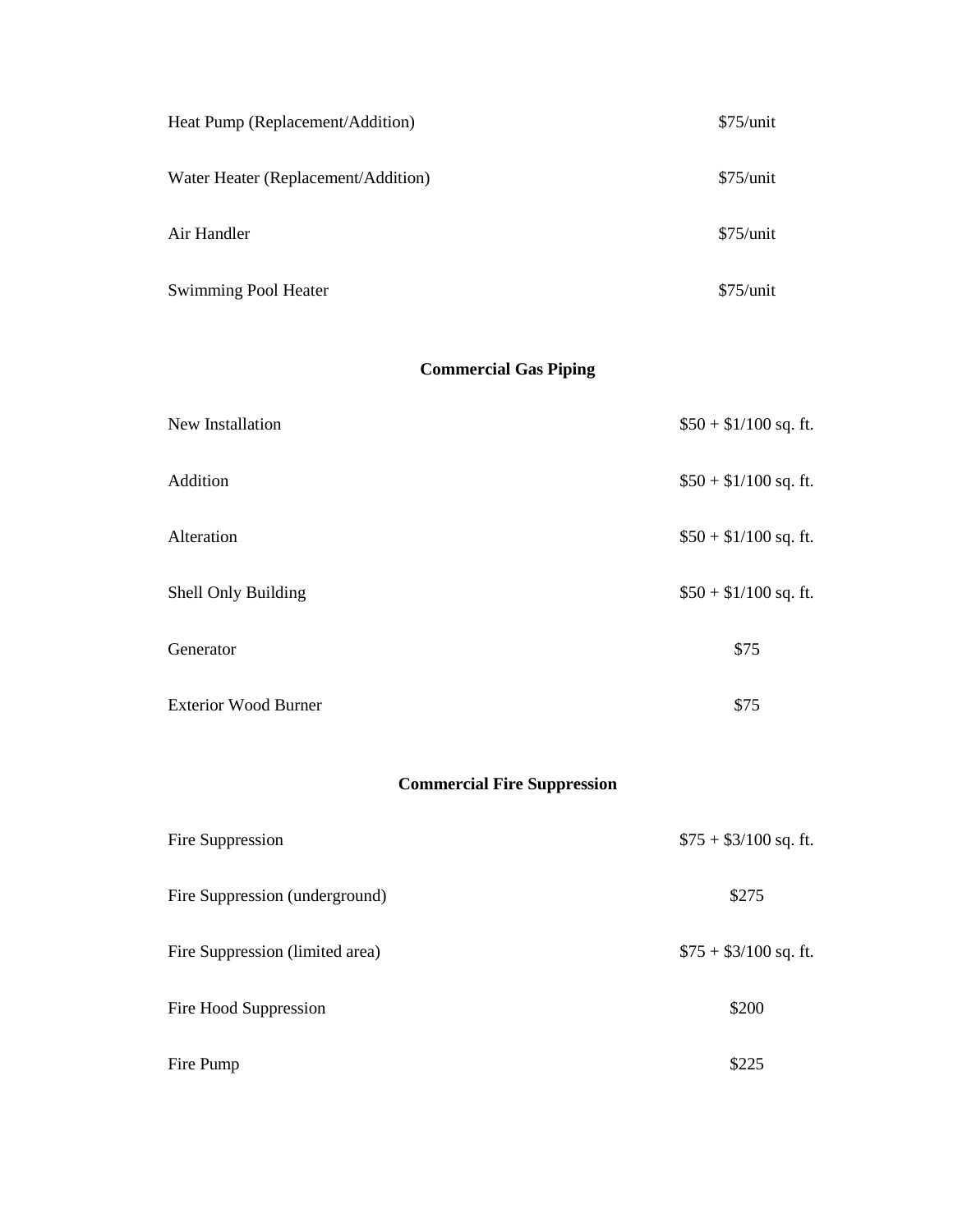# **Commercial Fire Protection**

Fire Alarm System  $$75 + $3/100$  sq. ft.

### **Commercial Plan Examination**

| <b>New</b>                                                                    | $$50 + $4/100$ sq. ft. |
|-------------------------------------------------------------------------------|------------------------|
| (includes basement if applicable)                                             |                        |
| Addition                                                                      | $$50 + $4/100$ sq. ft. |
| (includes basement if applicable)                                             |                        |
|                                                                               |                        |
| Alteration, tenant finish, change of<br>use (includes basement if applicable) | $$50 + $4/100$ sq. ft. |
|                                                                               |                        |
| Revision                                                                      | $$50 + $4/100$ sq. ft. |
| Resubmittal                                                                   | \$100                  |
| (to a plan disapproval or partial<br>approval)                                |                        |
| <b>Swimming Pool</b>                                                          | \$100                  |
| Fire Alarm System                                                             | $$50 + $1/100$ sq. ft. |
| Fire Suppression                                                              | $$50 + $1/100$ sq. ft. |
| Fire Suppression (underground)                                                | \$100                  |
| Fire Suppression (limited area)                                               | $$50 + $1/100$ sq. ft. |
| Fire Hood Suppression                                                         | \$100                  |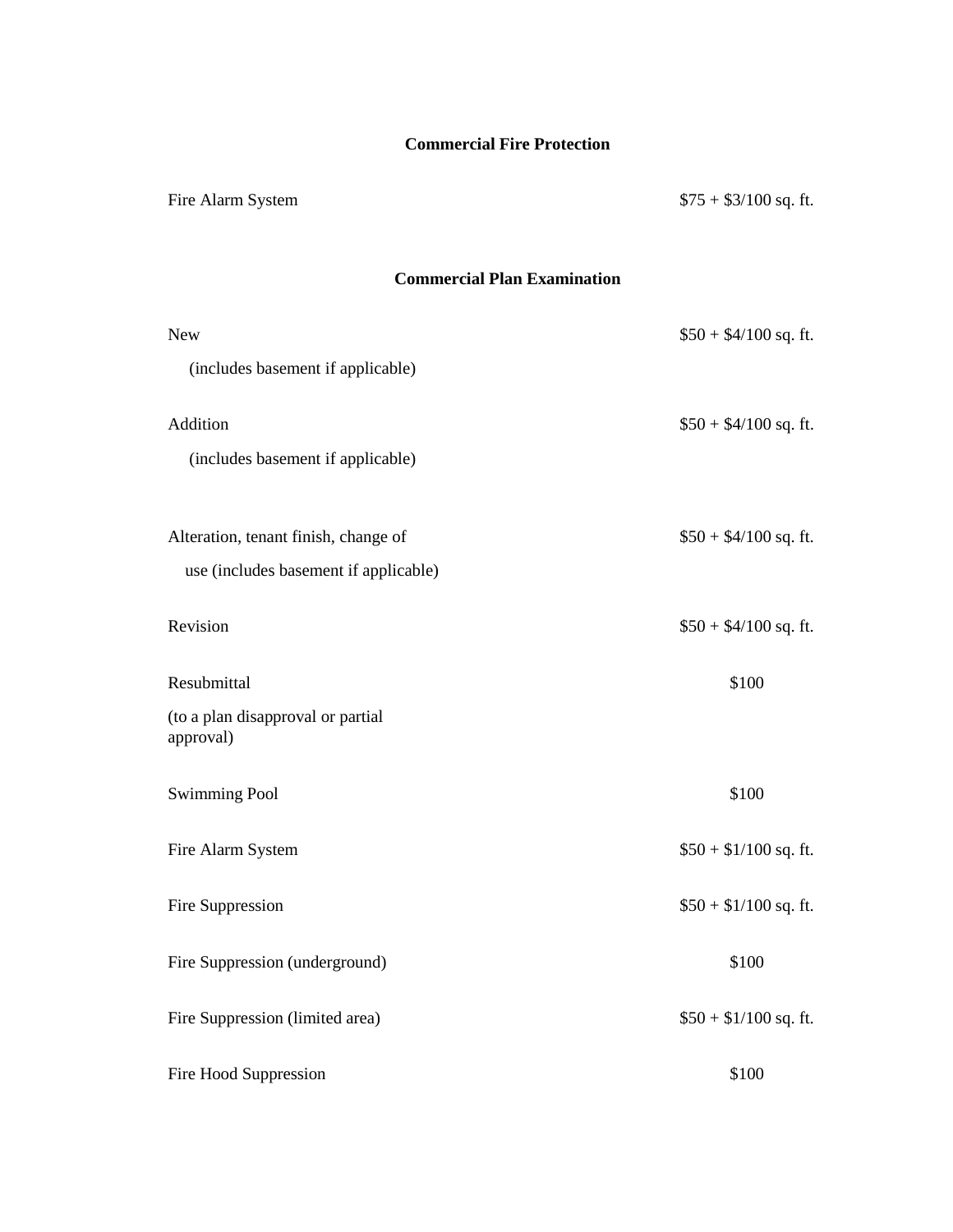| Tent          | $$50 + $1/100$ sq. ft. |
|---------------|------------------------|
|               |                        |
| Miscellaneous | \$75                   |

# **Commercial Miscellaneous**

| Demolition                                     | \$75                                        |
|------------------------------------------------|---------------------------------------------|
| Consultation                                   | \$75                                        |
| After Hour/Overtime Inspection                 | \$75/hour                                   |
| Re-inspection                                  | \$75                                        |
| Partial Inspection                             | \$75                                        |
| Temporary Occupancy Certificate                | \$150                                       |
| Occupancy Certificate (permitted<br>building)  | \$60                                        |
| Occupancy Certificate (non-permitted<br>bldg.) | $$100 + $75$ /inspection                    |
| <b>Inspection Card Replacement</b>             | \$5                                         |
| Approved Plan Re-issuance                      | \$50                                        |
| <b>Swimming Pool</b>                           | See building, electric &/or gas<br>&/or gas |
| Tent                                           | \$75                                        |
| Tent (w/ electric)                             | \$150                                       |